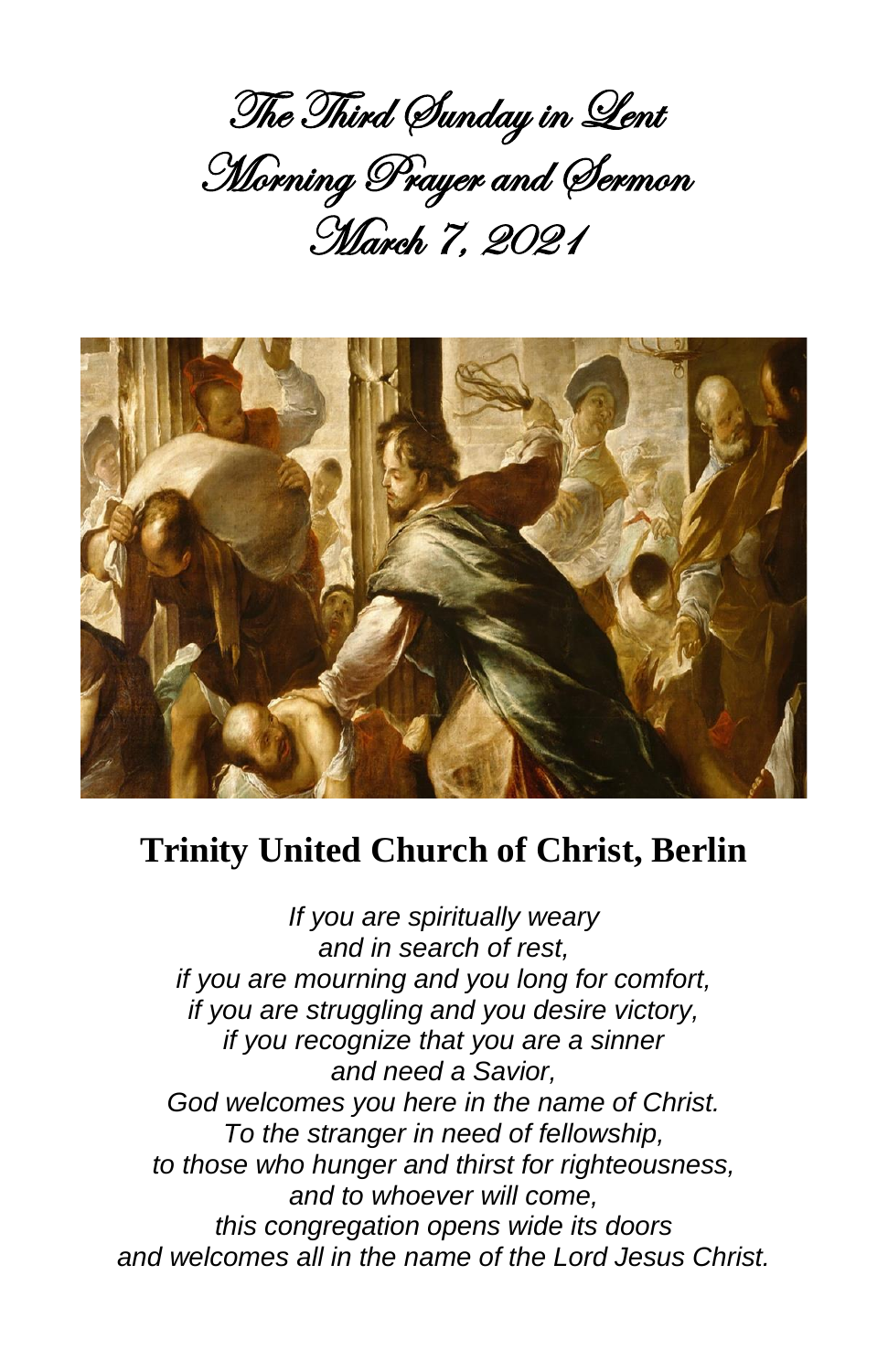## **Morning Prayer and Sermon**

## **Music of Preparation**

## **Versicle – Joel 2:13**

*Rend your hearts and not your garments. Return to the Lord your God, for He is gracious and merciful, slow to anger and abounding in steadfast love, and repents of evil.*

## **Confession of Sin**

*Dearly beloved, we have come together in the presence of Almighty God our heavenly Father, to set forth His praise, to hear His holy Word, and too ask, for ourselves and on behalf of others, those things that are necessary for our life and our salvation. And so that we may prepare ourselves in heart and mind to worship Him, let us bow our heads in silence, and with penitent and obedient hearts confess our sins, that we may obtain forgiveness by His infinite goodness and mercy.*

#### Most merciful God,

**We confess that we have sinned against you in thought, word, and deed, by what we have done, and by what we have left undone. We have not loved you with our whole heart; we have not loved our neighbors as ourselves. We are truly sorry and we humbly repent. For the sake of your Son Jesus Christ, have mercy on us and forgive us; that we may delight in your will, walk in your ways, to the glory of your Name. Amen.**

Lord, have mercy upon us. **Lord, have mercy upon us.** Christ, have mercy upon us. **Christ, have mercy upon us.** Lord, have mercy upon us. **Lord, have mercy upon us.**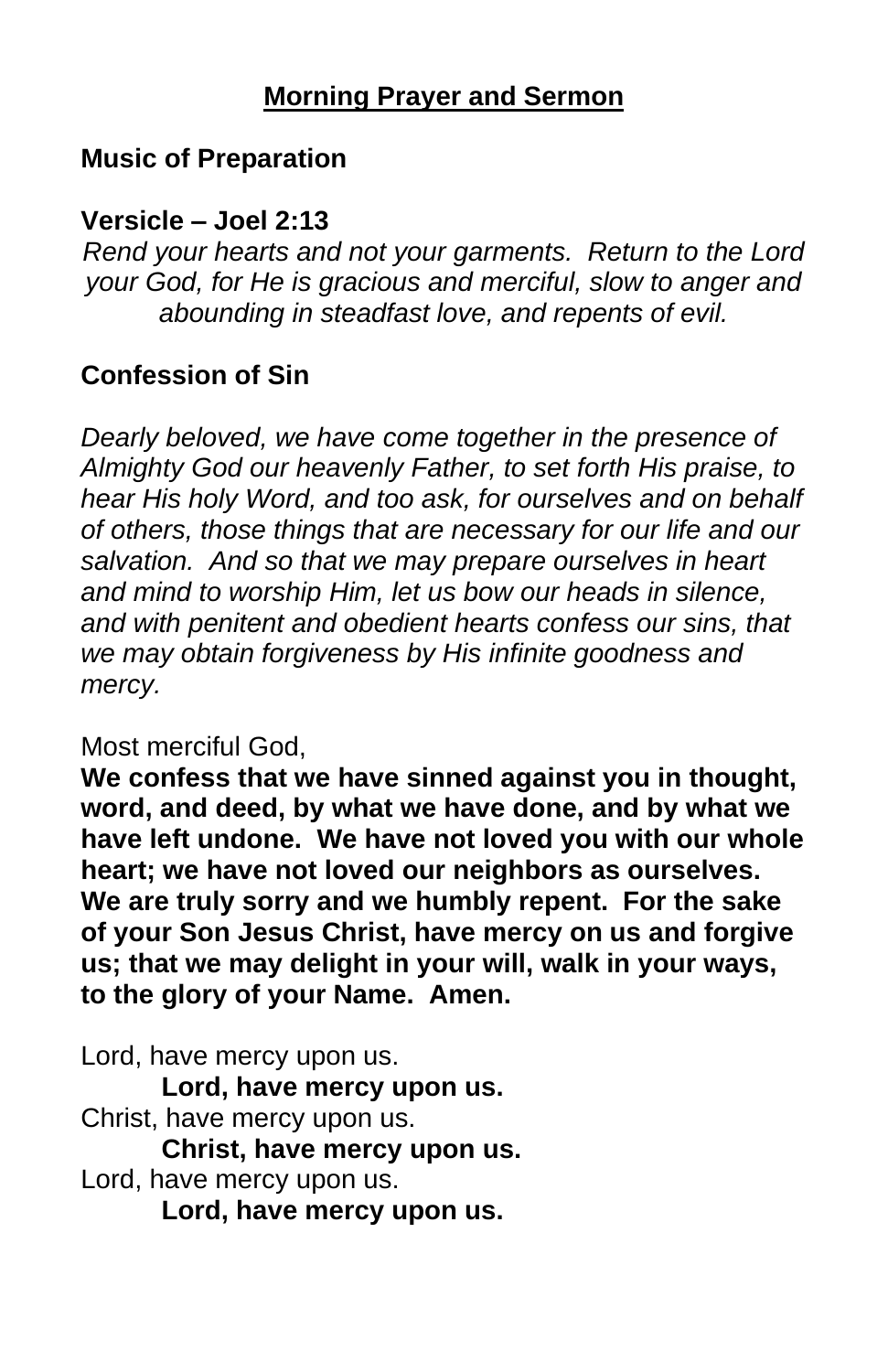*Almighty God have mercy on you, forgive you all your sins through our Lord Jesus Christ, strengthen you in all goodness, and by the power of the Holy Spirit keep you in eternal life.* **Amen.**

Lord, open our lips. **And our mouth shall proclaim your praise.**

**\*Hymn of Praise: No. 29** *God Himself Is with Us!*

## **\*The Collect**

#### **Old Testament Lesson Malachi 3:1-3**

Behold, I send my messenger, and he will prepare the way before me. And the Lord whom you seek will suddenly come to his temple; and the messenger of the covenant in whom you delight, behold, he is coming, says the LORD of hosts. **<sup>2</sup>** But who can endure the day of his coming, and who can stand when he appears? For he is like a refiner's fire and like fullers' soap. **<sup>3</sup>** He will sit as a refiner and purifier of silver, and he will purify the sons of Levi and refine them like gold and silver, and they will bring offerings in righteousness to the LORD.

#### **\*The Gospel of our Lord Jesus Christ St. John 2:13-25**

**<sup>13</sup>** The Passover of the Jews was at hand, and Jesus went up to Jerusalem. **<sup>14</sup>** In the temple he found those who were selling oxen and sheep and pigeons, and the moneychangers sitting there. **<sup>15</sup>** And making a whip of cords, he drove them all out of the temple, with the sheep and oxen. And he poured out the coins of the money-changers and overturned their tables. **<sup>16</sup>** And he told those who sold the pigeons, "Take these things away; do not make my Father's house a house of trade." **<sup>17</sup>** His disciples remembered that it was written, "Zeal for your house will consume me."

**<sup>18</sup>** So the Jews said to him, "What sign do you show us for doing these things?" **<sup>19</sup>** Jesus answered them, "Destroy this temple, and in three days I will raise it up." **<sup>20</sup>** The Jews then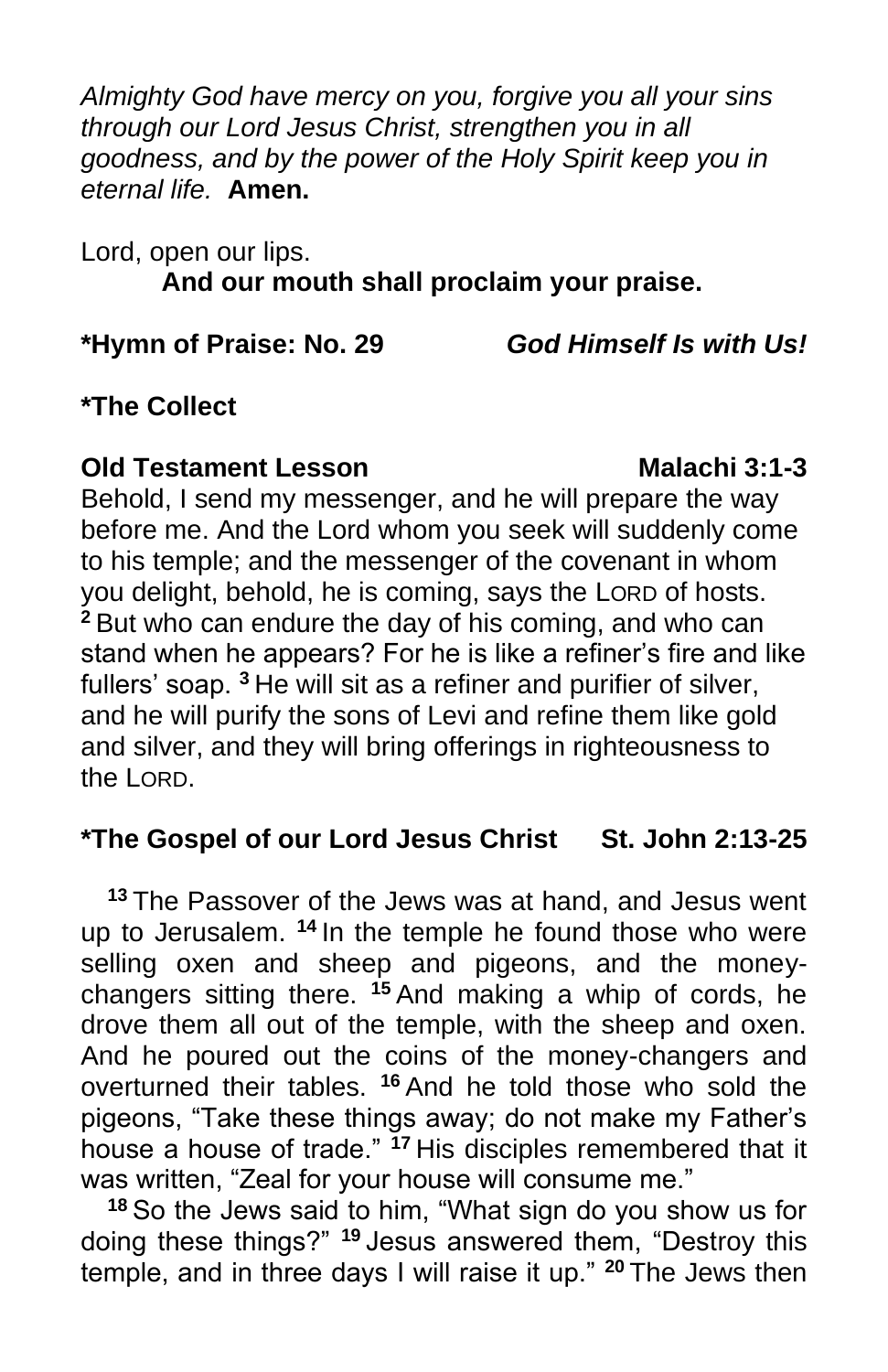said, "It has taken forty-six years to build this temple, and will you raise it up in three days?" **<sup>21</sup>** But he was speaking about the temple of his body. **<sup>22</sup>** When therefore he was raised from the dead, his disciples remembered that he had said this, and they believed the Scripture and the word that Jesus had spoken.

**<sup>23</sup>** Now when he was in Jerusalem at the Passover Feast, many believed in his name when they saw the signs that he was doing. **<sup>24</sup>** But Jesus on his part did not entrust himself to them, because he knew all people **<sup>25</sup>** and needed no one to bear witness about man, for he himself knew what was in man.

**\*The Nicene Creed: Page 24 –** *We Believe. . .*

#### **General Prayer**

The Lord be with you. **And with thy spirit.** Let us pray. . .

**\*Sermon Hymn: No. 191** *Breathe On My, Breath of God*

**Sermon "PD"**

# *Fire and Soap!*

**Morning Prayer and Lord's Prayer [debts and debtors]**

**\*Hymn: No. 161** *Beneath the Cross of Jesus*

**\*Dismissal with Blessing**

**\*Going Forth**

**+ + + + + + +**

**The Order of Worship for Lent** is based on the order of "The Morning Service" from *The Hymnal.* We will continue to use *The Hymnal during Lent. Please place your used copy on the pew as you leave the sanctuary.* Easter Sunday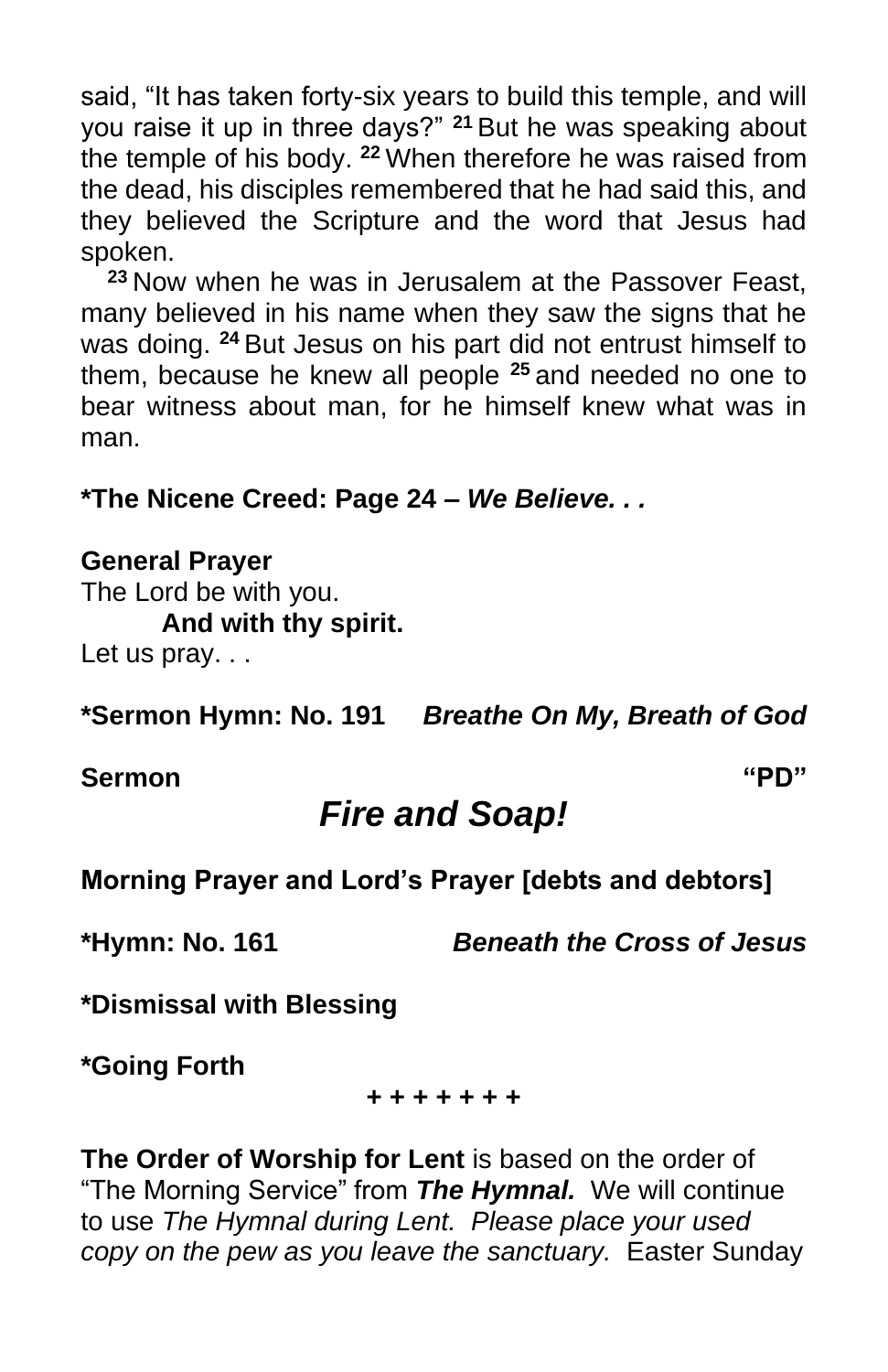the "red hymnal" will be found on the pew as you enter the sanctuary.

# **Penn West Conference Lenten Benevolence Mission** –

The Conference Board of Directors has endorsed a Benevolence Mission of retiring medical debt for those in financial need in our region. The request is for every church of the Conference to provide a gift of \$250.00 at the least with a total of \$15,000 being raised which will retire \$1.5 million dollars of medical debt through a program that purchases debt from hospitals and assists those in need. You may mark on your Giving Envelope "Penn West" and your gift will be credited to this request. We will receive gifts through Easter Sunday here at Trinity.

**The Annual One Great Hour of Sharing** Offering will be received during March. Offering Envelopes are in the information racks in the sanctuary.

# **This Week at Trinity**

**Monday 6:00 p.m. Brownies – Fellowship Hall 7:00 p.m. Consistory – Fellowship Hall Wed. 6:30 p.m. Handbell Rehearsal Saturday Turn Your Clocks FORWARD before you retire! Next Sunday – Fourth Sunday in Lent 8:00 a.m. Worship 9:30 a.m. Worship**

**Sunday School** – The Christian Education Committee is pleased to announce the resumption of Sunday School beginning, March 21 at 9:45 a.m. for Children and Youth. They will attend the start of the 9:30 a.m. service and then be dismissed to class. The adult class will meet at 9:45 in Fellowship Hall with Tom Calvert.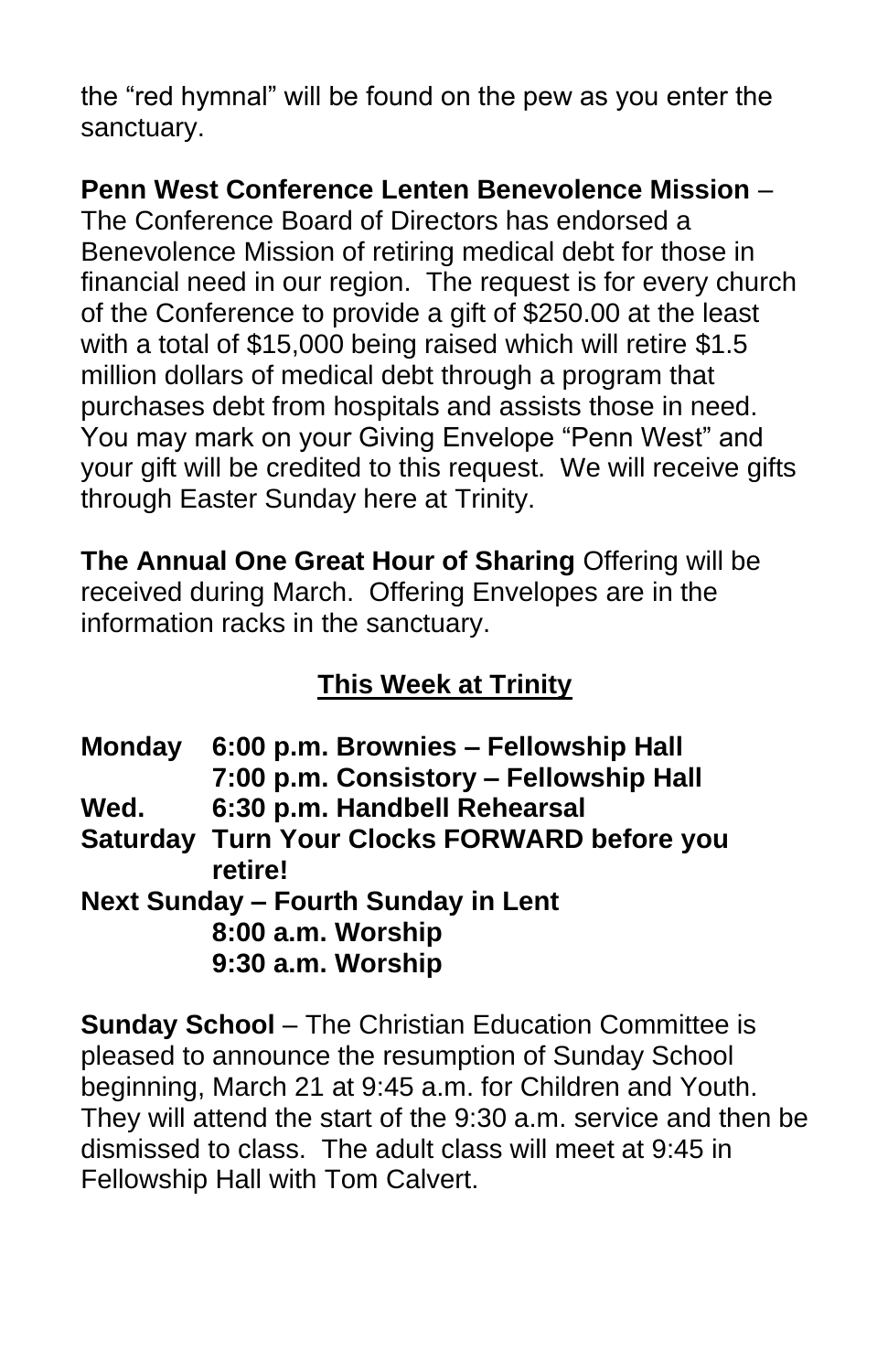## **Holy Week 2021**

**Maundy Thursday – April 1:** *Service of Holy Communion and Stripping of the Altar* at 7 p.m. Zion Lutheran Church, Meyersdale.

#### **Good Friday – April 2:** *Service of Shadows and Darkness* at 7 p.m. Trinity Church.

The Consistory has decided to share Holy Week with our Friends at Zion. We hope you will share in the services of Holy Week.

#### **Giving From 2/28/2021**

|              | Rec       | <b>Budget</b> | Over/Under |
|--------------|-----------|---------------|------------|
| General      | \$1705.00 | \$2,434.93    | $-5729.93$ |
| <b>Ben</b>   | \$673.00  | \$213.46      | \$459.54   |
| <b>Maint</b> | \$95.00   | \$163.46      | $-568.46$  |
| <b>Mem</b>   | \$25.00   |               |            |
| <b>Total</b> | \$2498.00 | \$2811.85     | $-5338.85$ |

#### **Those Remembered in prayer:**

God's guidance and protection for Armed Forces.

#### **Shut Ins:**

Roy Bucher, Helen Diest, Mary Forespring, Fae Hetrick, Cynthia Kelly, Lois Krause, Deb Luteri, Lois Saylor, Dirkje Stellingwerf.

#### **Healing Concerns:**

Cassie Albright, Mark Amyot, Terry Coslic, Pam Crooks, John Durst, Susan Durst, Wilma Durst, Bryan Emerick, Tony Fertitta, Linda Gallick, Janet Gindlesperger, Kathryn Grimm, Brenda Leister, Tom Logston, Larry McCullen, Bayley Mull, Bob Murphy, Karol Saylor, Tyler Seifert, Dwight Smith, Harry Watkins, Heather Weighley, Nancy Weighley, John Will, Karen Will, Kimberly Kay Roos Zimmerman.

#### *Where You May Find. . .*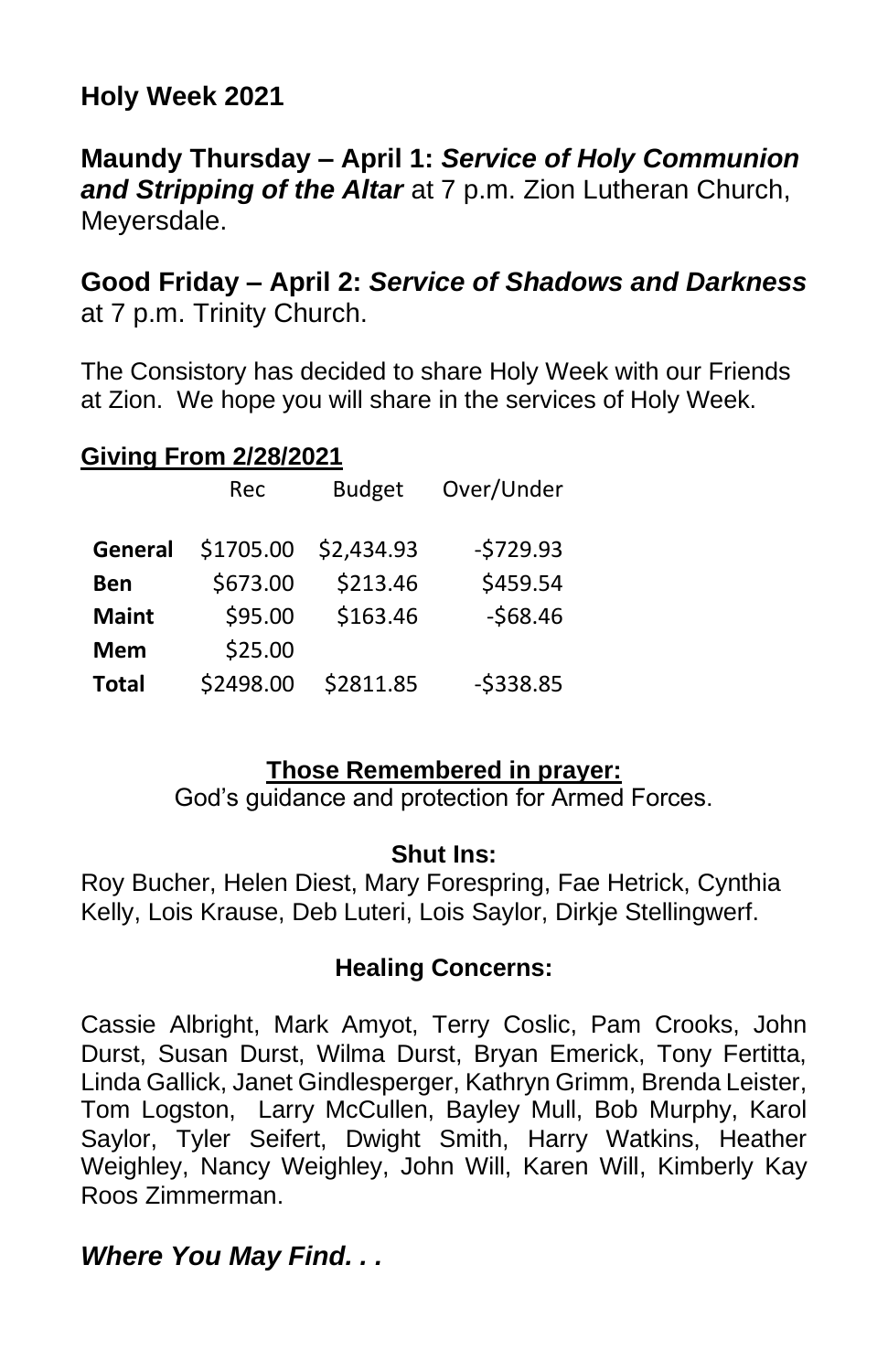**The Nursery:** *is on the lower level for children and their parent. A big screen TV is mounted in the room so that you may watch the service.*

#### **At the Sanctuary Entrances. . .**

Large Print Bulletins **Example 20** Hearing Amplifiers Recycling Boxes for Bulletins *These Days –* Devotional

#### **Assisting in Worship**

*Sound:* Tom Croner, Alan Brick

*The Flowers on the altar* in memory of Richard Hittie by Nancy Hittie and Family

# *Trinity United Church of Christ 600 Main Street Berlin, Pennsylvania A Place Where Life and Faith Meet!*

*The Whole Congregation in Ministry and Assisted by*

*Pastor: Rev'd Dr. David A. Williams Secretary: Pam Bush Chancel Choir Director Emeritus: Linda Gallick Handbells: Jeanne Hillegas and Margie Zorn Financial Secretary: Renee Gindlesperger*

#### *Church Contact Information*

Phone: 814-267-3234 Mail: PO Box 86, Berlin, PA 15530 Email: [berlinucc@yahoo.com](mailto:berlinucc@yahoo.com) Website: [www.berlinucc.org](http://www.berlinucc.org/)

**Pastor's Contact Information Cell Phone: 814-241-3919 E-Mail:** [uccvicar@gmail.com](mailto:uccvicar@gmail.com) 603 Fletcher Street, Berlin, PA 15530